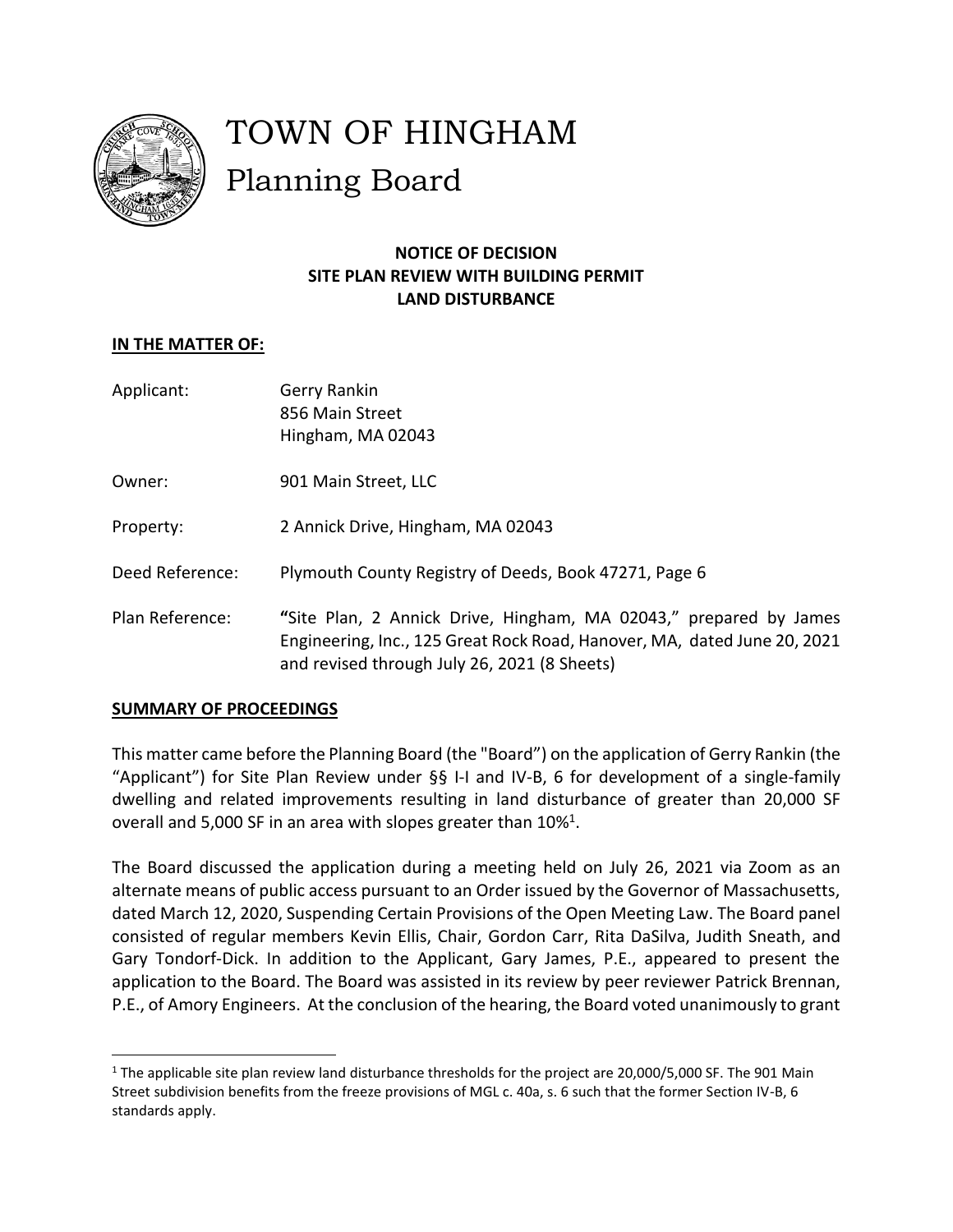Site Plan Approval with conditions and waivers from certain submittal requirements as set forth below.

# **BACKGROUND**

The property consists of 1.61+/- acres of land located at the intersection of Annick Drive and Main Street. The lot is improved by a single-family dwelling that will be demolished and replaced. The proposed plan will result in overall disturbance of 21,990 SF of land, including 9,240 SF of disturbance in areas with grades of more than 10%.

The Board's consulting engineer reviewed both the proposed Site Plan Review plan set and the 901 Main Street approved subdivision plans, dated March 7, 2016 and revised through October 11, 2016. He highlighted changes between the approved subdivision and proposed site plans in a series of figures. The changes generally result in the reduction of impervious area by approximately 1,500 SF.

Mr. Brennan additionally conducted a site visit and confirmed that all trees shown on the plans remain within the Tree Preservation Area along the Main Street right of way and No Cut Zone since some site work and stockpiling of material from the Annick Drive roadway construction occurred on the property.

## **WAIVERS**

The Applicant requested and the following waivers from submittal requirements under Section I-I, 4. of the Zoning By-Law:

4(f) Drainage analysis – drainage was approved in connection with the subdivision plan the proposed site plan will reduce the amount of impervious surface, and therefore related runoff.

4(i) Site lighting plan – not necessary due to existing tree buffers on the lot.

#### **FINDINGS**

Based on the information submitted and presented during the hearing, and the deliberations and discussions of the Board during the meeting, the Board made the following findings in accordance with the Special Permit Approval Criteria under § I-I, 6. of the By-Law:

*a. Protection of abutting properties against detrimental uses by provision for surface water drainage, fire hydrant locations, sound and site buffers, and preservation of views, light and air, and protection of abutting properties from negative impacts from artificial outdoor site lighting;*

The proposed plan will result in approximately 1,500 SF less impervious area than approved in connection with the 901 Main Street Definitive Subdivision Plan, which in turn will reduce runoff from the property. The Tree Preservation Area and No Cut Zone adequately buffer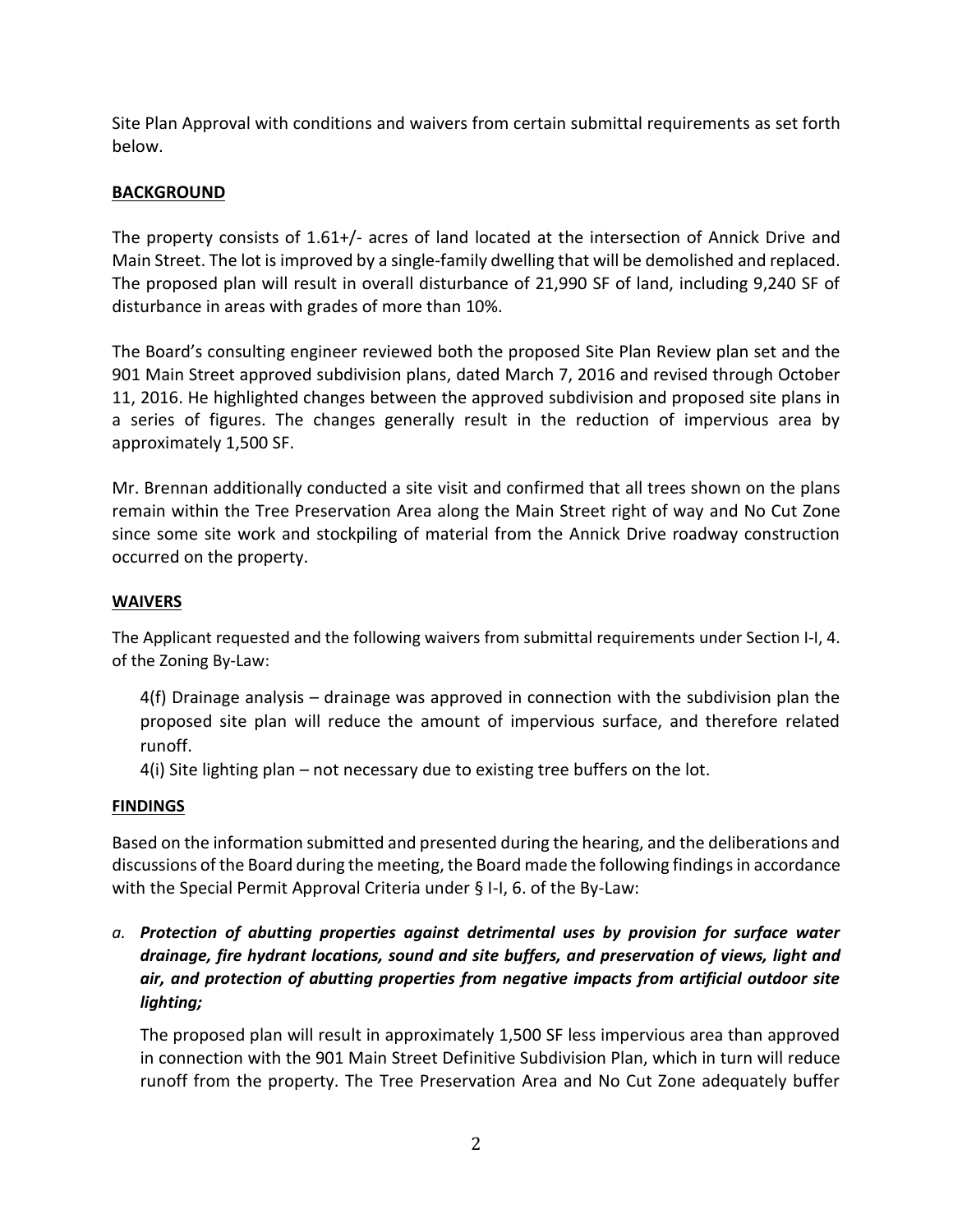adjoining properties and street trees along the Annick Drive frontage improve views of the lot.

*b. Convenience and safety of vehicular and pedestrian movement within the site and on adjacent streets; the location of driveway openings in relation to traffic or to adjacent streets, taking account of grades, sight distances and distances between such driveway entrances, exits and the nearest existing street or highway intersections; sufficiency of access for service, utility and emergency vehicles;*

The application is related to land disturbance. The proposed single-family dwelling is located in within a recently approved subdivision consisting of 4 lots. This particular lot was previously improved with a single-family dwelling and driveway to Main Street. The proposed plan redirects vehicular access from Main Street to Annick Drive. Elimination of the Main Street curb cut will improve traffic safety in the area.

# *c. Adequacy of the arrangement of parking, loading spaces and traffic patterns in relation to the proposed uses of the premises; compliance with the off-street parking requirements of this By-Law;*

The proposed dwelling includes a two-car garage accessed via a driveway from Annick Drive. There is sufficient parking available on the site for a single-family use.

# *d. Adequacy of open space and setbacks, including adequacy of landscaping of such areas;*

The proposed plan provides adequate open space. Existing mature trees will remain within the Tree Preservation Area along Main Street and 20' No Cut Zone along the southerly side property line. Three new trees were planted within the front yard along Annick Drive.

*e. Adequacy of the methods of disposal of refuse and other wastes during construction and resulting from the uses permitted on the site including, but not limited to, discarded building materials, concrete truck wash out, chemicals, litter and sanitary wastes; provided, that discharge of refuse or other wastes into the municipal storm water system shall be expressly prohibited;*

Final inspections and issuance of an Occupancy Permit for the residence will require temporary measures for dealing with construction debris to be removed from the site.

*f. Prevention or mitigation of adverse impacts on the Town's resources, including, without limitation, water supply, wastewater facilities, energy and public works and public safety resources;*

The proposed residential use can be sufficiently address through the Town's water supply. The Board of Health had approved the septic system installation during the Definitive Subdivision application. The Executive Health Director will administratively approve of the proposed system.

*g. Assurance of positive storm water drainage and snow-melt run-off from buildings, driveways and from all parking and loading areas on the site, and prevention of erosion, sedimentation*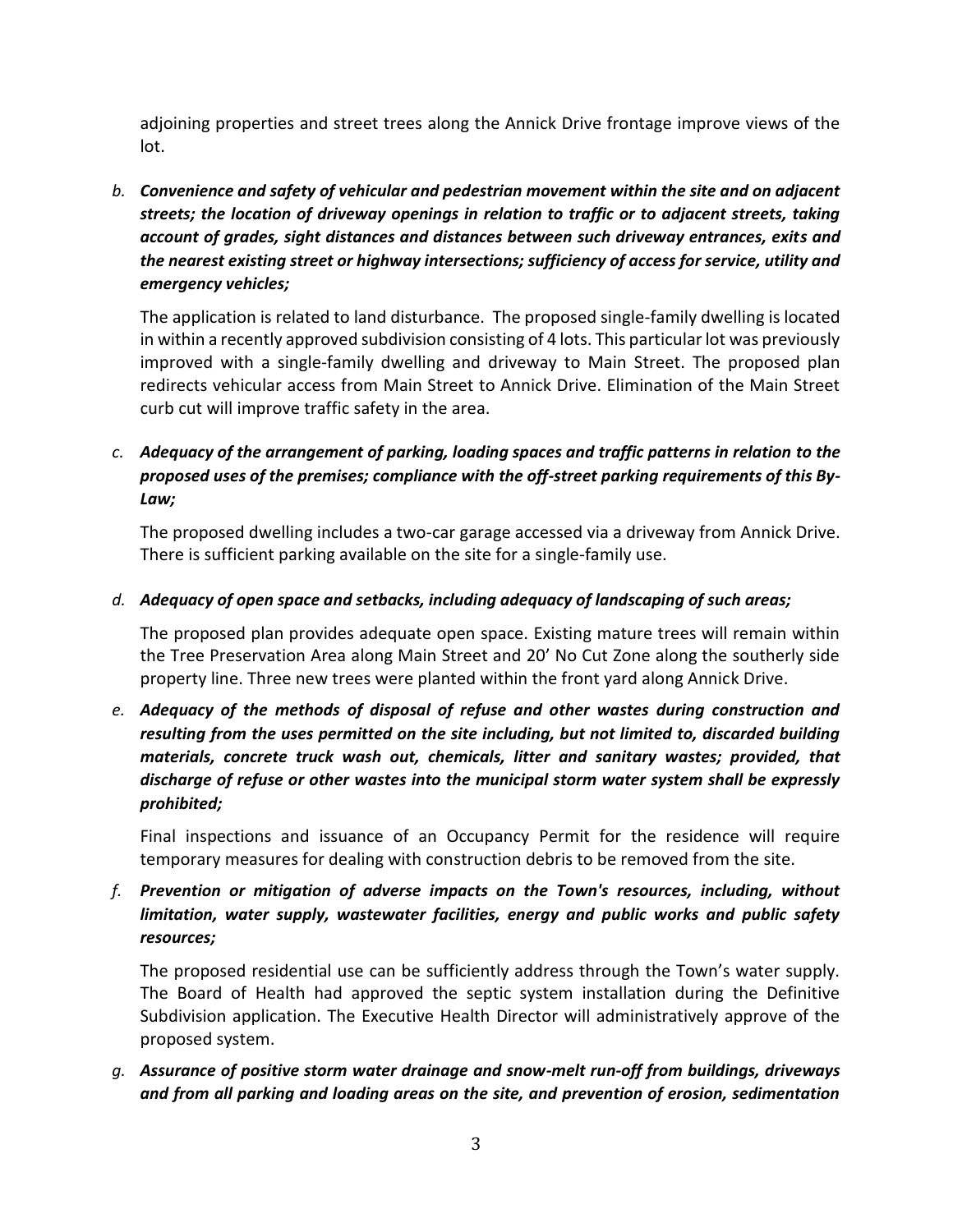*and storm water pollution and management problems through site design and erosion controls in accordance with the most current versions of the Massachusetts Department of Environmental Protection's Storm water Management Policy and Standards including the Massachusetts Storm water Handbook, the Massachusetts Erosion and Sediment Control Guidelines and, if applicable, additional requirements under the Town of Hingham MS4 Permit for projects that disturb more than one acre and discharge to the Town's municipal storm water;*

The application results in less impervious area and runoff than as proposed in the approved Definitive Subdivision Plan.

*h. Assurance that appropriate Best Management Practices have been incorporated to minimize the amount of disturbed areas and protect natural resources, stabilize sites when projects are complete or operations have temporarily ceased, protect slopes on the construction site, protect storm drain inlets and armor all newly constructed outlets, install perimeter controls at the site, stabilize construction site entrances and exits to prevent off-site tracking of material, and to provide for regular inspection of storm water controls at consistent intervals;*

Based on Mr. Brennan's review, implementation of best management practices with the storm water design are sufficient.

*i. Protection of natural and historic features including minimizing: the volume of cut and fill, the number of removed trees of 6 inches caliper or larger, the removal of stone walls, and the obstruction of scenic views from publicly accessible locations;*

The Tree Preservation Area and No Cut Zone from the subdivision approval have been maintained.

*J. Minimizing unreasonable departure from the character and scale of buildings in the vicinity or as previously existing on or approved for the site;*

The footprint of the single-family dwelling is consistent with others in the neighborhood.

#### **DECISION**

Upon a motion made by Kevin Ellis and seconded by Gary Tondorf-Dick, the Board voted unanimously to grant the application of Gerry Rankin for site plan approval pursuant to Section I-I and Section IV-B.6 of the Zoning By-Law for the property located at 2 Annick Drive as shown on the plan set entitled "Site Plan, 2 Annick Drive, Hingham, MA 02043", prepared by James Engineering, Inc., dated June 20, 2021, revised through July 26, 2021, and grant the waivers set forth above, in accordance with the findings and subject to the following conditions:

1. Pre-Construction Meeting. Prior to any construction on the site, the applicant shall schedule a pre-construction review meeting with inspection of the erosion control installation and marked limits of clearing. Prior to such meeting, the applicant shall extend